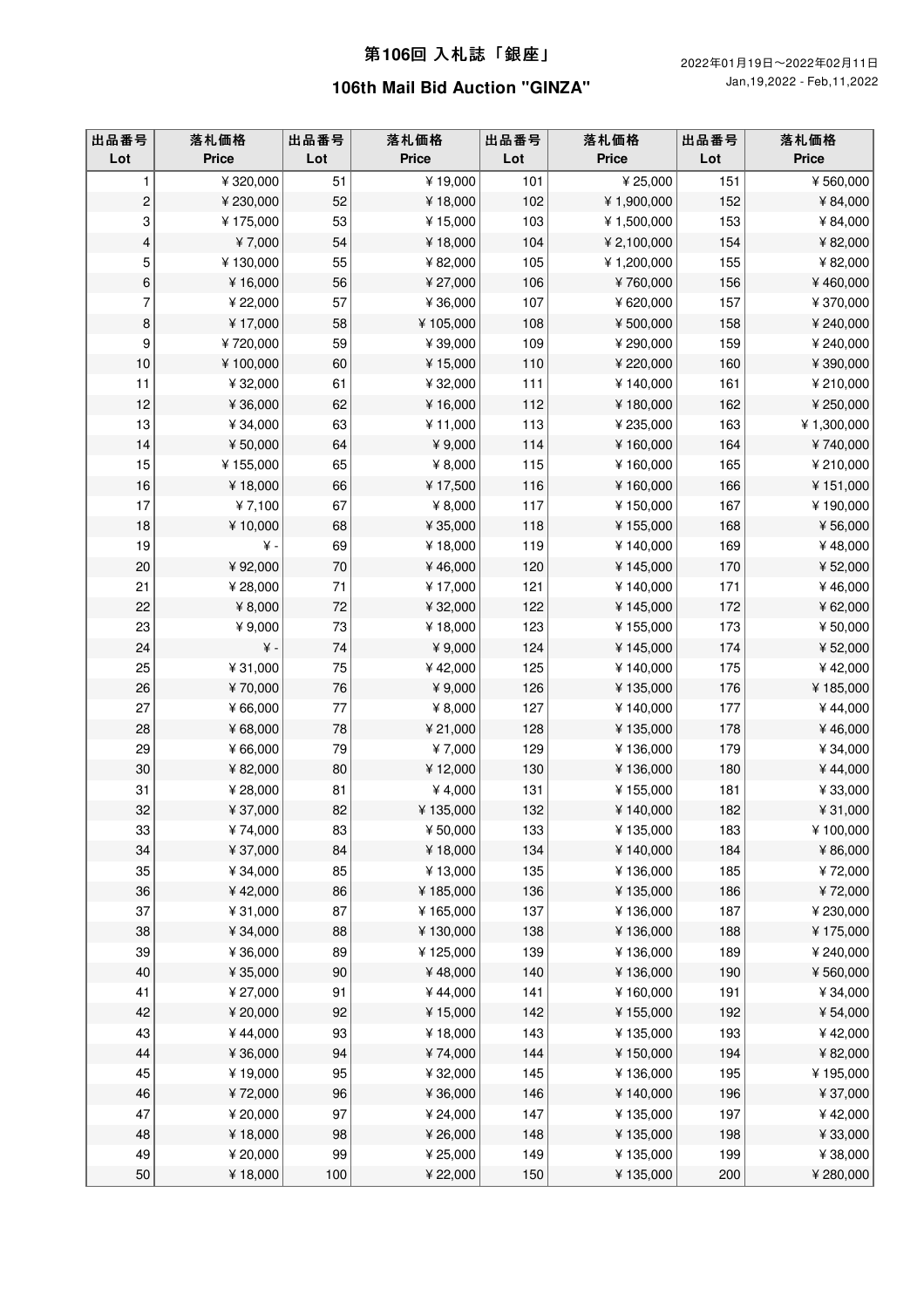| 出品番号<br>Lot | 落札価格<br>Price | 出品番号<br>Lot | 落札価格<br><b>Price</b> | 出品番号<br>Lot | 落札価格<br><b>Price</b> | 出品番号<br>Lot | 落札価格<br><b>Price</b> |
|-------------|---------------|-------------|----------------------|-------------|----------------------|-------------|----------------------|
| 201         | ¥94,000       | 251         | ¥155,000             | 301         | ¥ $6,000$            | 351         | ¥ 8,000              |
| 202         | ¥76,000       | 252         | ¥46,000              | 302         | ¥12,000              | 352         | ¥44,000              |
| 203         | ¥ 21,000      | 253         | ¥26,000              | 303         | ¥4,000               | 353         | ¥17,000              |
| 204         | ¥ 26,000      | 254         | ¥14,000              | 304         | ¥6,000               | 354         | ¥15,000              |
| 205         | ¥64,000       | 255         | ¥14,000              | 305         | ¥7,000               | 355         | ¥39,000              |
| 206         | ¥31,000       | 256         | ¥66,000              | 306         | ¥4,000               | 356         | ¥15,000              |
| 207         | ¥ 22,000      | 257         | ¥13,000              | 307         | ¥13,000              | 357         | ¥13,000              |
| 208         | ¥125,000      | 258         | ¥16,000              | 308         | ¥9,000               | 358         | ¥9,000               |
| 209         | ¥36,000       | 259         | ¥15,000              | 309         | ¥7,000               | 359         | ¥9,000               |
| 210         | ¥ 300,000     | 260         | ¥33,000              | 310         | ¥15,000              | 360         | ¥14,000              |
| 211         | ¥28,000       | 261         | ¥13,000              | 311         | ¥19,000              | 361         | ¥ 6,000              |
| 212         | ¥32,000       | 262         | ¥ 21,000             | 312         | ¥ 21,000             | 362         | ¥40,000              |
| 213         | ¥84,000       | 263         | ¥ $5,000$            | 313         | ¥26,000              | 363         | ¥7,000               |
| 214         | ¥ 22,000      | 264         | ¥18,000              | 314         | ¥19,000              | 364         | ¥7,000               |
| 215         | ¥19,000       | 265         | ¥14,000              | 315         | ¥12,000              | 365         | ¥14,000              |
| 216         | ¥ 35,000      | 266         | ¥ 5,000              | 316         | ¥36,000              | 366         | ¥ 5,000              |
| 217         | ¥16,000       | 267         | ¥ 24,000             | 317         | ¥9,000               | 367         | ¥9,000               |
| 218         | ¥ 34,000      | 268         | ¥ 23,000             | 318         | ¥ 5,000              | 368         | ¥10,000              |
| 219         | ¥31,000       | 269         | ¥13,000              | 319         | ¥32,000              | 369         | ¥13,000              |
| 220         | ¥14,000       | 270         | ¥14,000              | 320         | ¥19,000              | 370         | ¥16,000              |
| 221         | ¥42,000       | 271         | ¥ 54,000             | 321         | ¥14,000              | 371         | ¥32,000              |
| 222         | ¥15,000       | 272         | ¥56,000              | 322         | ¥ 8,000              | 372         | ¥17,000              |
| 223         | ¥150,000      | 273         | ¥28,000              | 323         | ¥10,000              | 373         | ¥ 8,000              |
| 224         | ¥ 54,000      | 274         | ¥31,000              | 324         | ¥ 20,000             | 374         | ¥33,000              |
| 225         | ¥13,000       | 275         | ¥ 22,000             | 325         | ¥ 21,000             | 375         | ¥42,000              |
| 226         | ¥ 22,000      | 276         | ¥11,000              | 326         | ¥14,000              | 376         | ¥40,000              |
| 227         | ¥30,000       | 277         | ¥17,000              | 327         | ¥9,000               | 377         | ¥31,000              |
| 228         | ¥15,000       | 278         | ¥19,000              | 328         | ¥72,000              | 378         | ¥42,000              |
| 229         | ¥18,500       | 279         | ¥ $6,000$            | 329         | ¥10,000              | 379         | ¥10,000              |
| 230         | ¥14,000       | 280         | ¥46,000              | 330         | ¥ 6,000              | 380         | ¥ 8,000              |
| 231         | ¥60,000       | 281         | ¥14,000              | 331         | ¥ 5,000              | 381         | ¥31,000              |
| 232         | ¥15,000       | 282         | ¥ 20,000             | 332         | ¥ 27,000             | 382         | ¥15,000              |
| 233         | ¥88,000       | 283         | ¥ 8,000              | 333         | ¥ 26,000             | 383         | ¥13,000              |
| 234         | ¥84,000       | 284         | ¥ 6,000              | 334         | ¥ 22,500             | 384         | ¥4,500               |
| 235         | ¥19,000       | 285         | ¥15,000              | 335         | ¥11,000              | 385         | ¥7,000               |
| 236         | ¥17,000       | 286         | ¥16,000              | 336         | ¥28,000              | 386         | ¥195,000             |
| 237         | ¥58,000       | 287         | ¥7,000               | 337         | ¥9,000               | 387         | ¥52,000              |
| 238         | ¥ 20,000      | 288         | ¥145,000             | 338         | ¥ 8,000              | 388         | ¥140,000             |
| 239         | ¥36,000       | 289         | ¥19,000              | 339         | ¥58,000              | 389         | ¥132,000             |
| 240         | ¥28,100       | 290         | ¥10,000              | 340         | ¥58,000              | 390         | ¥16,000              |
| 241         | ¥ 21,000      | 291         | ¥9,000               | 341         | ¥15,000              | 391         | ¥36,000              |
| 242         | ¥37,000       | 292         | ¥9,000               | 342         | ¥ 20,000             | 392         | ¥11,000              |
| 243         | ¥ 24,000      | 293         | ¥39,000              | 343         | ¥16,000              | 393         | ¥13,000              |
| 244         | ¥34,000       | 294         | ¥33,000              | 344         | ¥10,000              | 394         | ¥10,000              |
| 245         | ¥7,000        | 295         | ¥9,000               | 345         | ¥17,000              | 395         | ¥30,000              |
| 246         | ¥7,000        | 296         | ¥13,000              | 346         | ¥ 5,000              | 396         | ¥ 8,000              |
| 247         | ¥62,000       | 297         | ¥9,000               | 347         | ¥10,000              | 397         | ¥ 8,000              |
| 248         | ¥ 26,000      | 298         | ¥ 6,000              | 348         | ¥16,000              | 398         | ¥ 21,000             |
| 249         | ¥9,000        | 299         | ¥ 5,000              | 349         | ¥18,000              | 399         | ¥31,000              |
| 250         | ¥9,000        | 300         | ¥11,000              | 350         | ¥7,000               | 400         | ¥12,000              |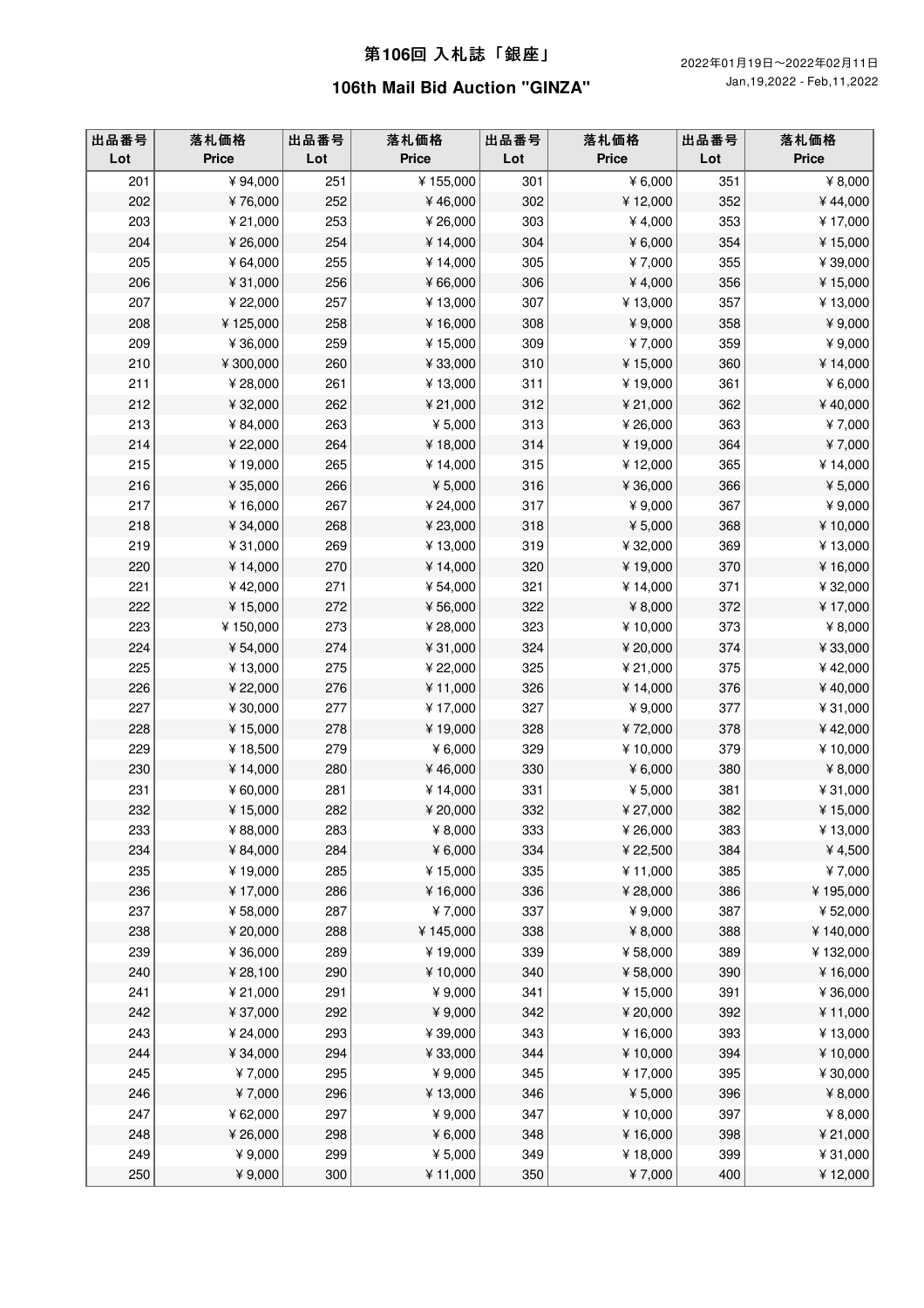| 出品番号<br>Lot | 落札価格<br><b>Price</b> | 出品番号<br>Lot | 落札価格<br><b>Price</b> | 出品番号<br>Lot | 落札価格<br><b>Price</b> | 出品番号<br>Lot | 落札価格<br><b>Price</b> |
|-------------|----------------------|-------------|----------------------|-------------|----------------------|-------------|----------------------|
| 401         | ¥7,000               | 451         | ¥36,000              | 501         | $\bar{*}$ 7,000      | 551         | ¥44,000              |
| 402         | ¥42,000              | 452         | ¥15,000              | 502         | ¥ 5,000              | 552         | ¥ 21,000             |
| 403         | ¥31,000              | 453         | ¥16,000              | 503         | ¥5,000               | 553         | $\angle$ +           |
| 404         | ¥31,000              | 454         | ¥9,000               | 504         | ¥ $6,000$            | 554         | ¥78,000              |
| 405         | ¥11,000              | 455         | ¥84,000              | 505         | ¥960,000             | 555         | ¥13,000              |
| 406         | ¥90,000              | 456         | ¥11,000              | 506         | ¥19,000              | 556         | ¥155,000             |
| 407         | ¥53,000              | 457         | ¥9,000               | 507         | ¥7,000               | 557         | ¥39,000              |
| 408         | ¥19,000              | 458         | ¥10,000              | 508         | ¥ 22,000             | 558         | ¥26,000              |
| 409         | ¥6,000               | 459         | ¥11,000              | 509         | ¥9,000               | 559         | ¥16,000              |
| 410         | ¥70,000              | 460         | ¥7,000               | 510         | ¥31,000              | 560         | ¥58,000              |
| 411         | ¥16,000              | 461         | ¥13,000              | 511         | ¥660,000             | 561         | ¥19,000              |
| 412         | ¥17,000              | 462         | ¥11,000              | 512         | ¥ 5,000              | 562         | ¥100,000             |
| 413         | ¥ 8,000              | 463         | ¥13,000              | 513         | ¥170,000             | 563         | ¥100,000             |
| 414         | ¥72,000              | 464         | ¥9,000               | 514         | ¥370,000             | 564         | ¥36,000              |
| 415         | ¥7,000               | 465         | ¥ 8,500              | 515         | ¥260,000             | 565         | ¥9,000               |
| 416         | ¥130,000             | 466         | ¥26,000              | 516         | ¥10,000              | 566         | ¥12,000              |
| 417         | ¥105,000             | 467         | ¥13,000              | 517         | ¥11,000              | 567         | ¥12,000              |
| 418         | ¥11,000              | 468         | ¥11,000              | 518         | ¥42,000              | 568         | ¥23,000              |
| 419         | ¥6,300               | 469         | ¥13,000              | 519         | ¥96,000              | 569         | ¥14,000              |
| 420         | ¥66,000              | 470         | ¥96,000              | 520         | ¥52,000              | 570         | ¥ 230,000            |
| 421         | ¥ 28,000             | 471         | ¥145,000             | 521         | ¥16,000              | 571         | ¥ 20,000             |
| 422         | ¥90,000              | 472         | ¥360,000             | 522         | ¥ -                  | 572         | ¥30,000              |
| 423         | ¥56,000              | 473         | ¥105,000             | 523         | ¥30,000              | 573         | ¥ 21,000             |
| 424         | ¥72,000              | 474         | ¥98,000              | 524         | ¥27,000              | 574         | ¥ $6,000$            |
| 425         | $\angle$ +           | 475         | ¥64,000              | 525         | ¥ -                  | 575         | ¥240,000             |
| 426         | ¥13,000              | 476         | ¥14,000              | 526         | ¥40,000              | 576         | ¥14,000              |
| 427         | ¥58,000              | 477         | ¥14,000              | 527         | ¥64,000              | 577         | ¥26,000              |
| 428         | ¥64,000              | 478         | ¥19,000              | 528         | ¥10,000              | 578         | ¥ 27,000             |
| 429         | ¥ 21,000             | 479         | ¥31,000              | 529         | ¥360,000             | 579         | ¥ 8,000              |
| 430         | ¥30,000              | 480         | ¥14,000              | 530         | ¥72,000              | 580         | ¥170,000             |
| 431         | ¥ 27,000             | 481         | ¥36,000              | 531         | ¥62,000              | 581         | ¥56,000              |
| 432         | ¥46,000              | 482         | ¥12,000              | 532         | ¥ 22,000             | 582         | ¥4,000               |
| 433         | ¥ 27,000             | 483         | ¥125,000             | 533         | ¥16,000              | 583         | ¥52,000              |
| 434         | ¥18,000              | 484         | ¥680,000             | 534         | ¥15,800              | 584         | ¥620,000             |
| 435         | ¥36,000              | 485         | ¥125,000             | 535         | ¥52,000              | 585         | ¥66,000              |
| 436         | ¥60,000              | 486         | ¥33,000              | 536         | ¥10,000              | 586         | ¥900,000             |
| 437         | ¥62,000              | 487         | ¥31,000              | 537         | ¥38,000              | 587         | ¥18,000              |
| 438         | ¥68,000              | 488         | ¥120,000             | 538         | ¥30,000              | 588         | ¥ 21,000             |
| 439         | ¥15,000              | 489         | ¥ 20,000             | 539         | ¥30,000              | 589         | ¥46,000              |
| 440         | ¥ 21,000             | 490         | ¥1,050,000           | 540         | ¥26,000              | 590         | ¥ 5,000              |
| 441         | ¥19,000              | 491         | ¥ 20,000             | 541         | ¥15,000              | 591         | ¥5,000               |
| 442         | ¥12,000              | 492         | ¥ 21,000             | 542         | ¥26,000              | 592         | $\yen$ -             |
| 443         | ¥ 26,000             | 493         | ¥168,000             | 543         | ¥11,000              | 593         | ¥7,000               |
| 444         | ¥46,000              | 494         | ¥105,000             | 544         | ¥88,000              | 594         | ¥ 8,000              |
| 445         | ¥15,000              | 495         | ¥ -                  | 545         | ¥31,000              | 595         | ¥ -                  |
| 446         | ¥66,000              | 496         | ¥4,000               | 546         | ¥ 230,000            | 596         | ¥22,000              |
| 447         | ¥ 25,000             | 497         | ¥ 2,100,000          | 547         | ¥6,000               | 597         | ¥48,000              |
| 448         | ¥36,000              | 498         | ¥ 200,000            | 548         | ¥ 21,000             | 598         | ¥50,000              |
| 449         | ¥ 8,000              | 499         | ¥72,000              | 549         | ¥42,000              | 599         | ¥48,000              |
| 450         | ¥98,000              | 500         | ¥72,000              | 550         | ¥12,200              | 600         | ¥450,000             |